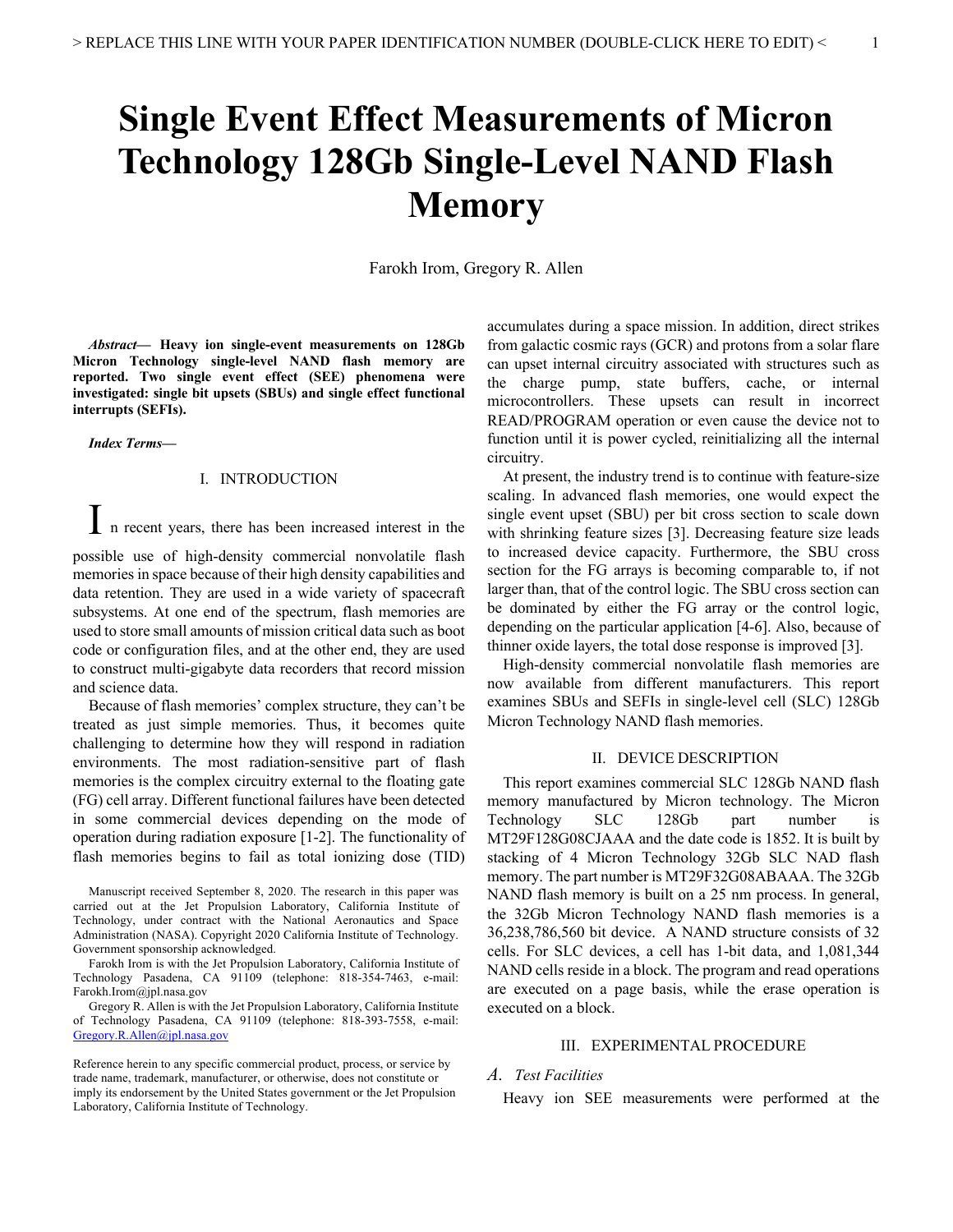cyclotron facility at Texas A&M University (TAMU). This facility provides a variety of ion beams over a range of energies for testing. Ion beams used in the measurements are listed in Table I. LET and range values are for normal incident ions. Tests were done in air. The devices under test (DUTs) were etched to remove the plastic packaging and expose them to the ion beam. The ranges and LETs listed in the table apply after the particles have penetrated the 3 cm of air. Test boards containing the device under test (DUT) were mounted to the facilities test frame. The beam flux ranged from  $2\times10^2$  to  $5\times10^3$ ions/cm2 sec.

| LIST OF THE ION BEAMS USED IN OUR SEE MEASUREMENTS AT TAMU. |  |  |  |  |  |  |  |
|-------------------------------------------------------------|--|--|--|--|--|--|--|
|                                                             |  |  |  |  |  |  |  |
|                                                             |  |  |  |  |  |  |  |
|                                                             |  |  |  |  |  |  |  |
|                                                             |  |  |  |  |  |  |  |
|                                                             |  |  |  |  |  |  |  |
|                                                             |  |  |  |  |  |  |  |
|                                                             |  |  |  |  |  |  |  |
|                                                             |  |  |  |  |  |  |  |
|                                                             |  |  |  |  |  |  |  |
|                                                             |  |  |  |  |  |  |  |
|                                                             |  |  |  |  |  |  |  |

## *B. Experimental Methods*

The DUTs were etched to remove the plastic packaging and expose them to the ion beam. For all SEE measurements, the single bit upset (SBU) and single effect functional interrupts (SEFI) measurements were taken using a commercial memory tester called SIGNAS-II. The SIGNAS-II consists of a motherboard with an FPGA (Altera Cyclone III); a daughter board with TSOP socket for NAND; and Windows-based analysis software. The maximum operating frequency of the SIGNAS-II is 20MHz cycle time, which is the operating frequency used during the measurements. During the heavy ion and proton SEE measurements, Vcc was set to 3.3 V. The electron SEE measurements were done while DUTs were unbiased.

The majority of the SEE tests were conducted by first loading all 8Gb of the DUT with an all "0" pattern (which puts the FGs in a charged state) and then verifying the pattern by reading it back from the device. The complete READ cycle for the Micron 32Gb SLC devices is around 5 minutes. During irradiation, all 32Gb of the DUT were dynamically operated in READ mode. After irradiation and the completion of the final READ cycle that was started during irradiation, the device's power was cycled, the DUT was read again, checked for errors, and logged. This final check after a power cycle reveals errors that are from bit upsets in the floating gates. Some heavy ion measurements were performed while the DUT was dynamically read, erased and programmed during irradiation. Other measurements were performed while the DUT was in static mode during irradiation. A limited number of dynamic read measurements were performed on the DUT that were programed with a pseudo random pattern prior to irradiation with heavy ion and proton beams.

In general, occurrence of a typical SEFI event results in a

large number of errors and a spike in the device current. Some events will self-recover once the device is re-read. Other SEFIs require a power cycle and the part to be re-initialized to return to normal operation. For SEFI measurements, the DUT current was monitored during the irradiation, and the beam was stopped after a sharp spike in the current, which is a signature of a SEFI event. Typical current during irradiation is 2 mA. The occurrence of SEFI increased the current to 25-40 mA.





Fig. 1. Test board (top) and test setup (bottom).

#### IV. TEST RESULTS

Two types of radiation-induced events were measured while performing read operations during irradiation: SBU and SEFI. The sample size for these measurements was three.

## *A. SBUs*

Fig. 1 shows the FG SBU cross sections for the Micron SLC 32Gb NAND flash memory. The error bars in Fig. 2 are smaller than the size of the plotting symbols. For comparison, the figure includes results of the measurements for the Micron SLC previously tested at TAMU. The two measurements show excellent agreement.

The SBU LET threshold is below 0.105 MeV-cm2/mg. The saturation SBU cross section per bit for the SLC device is on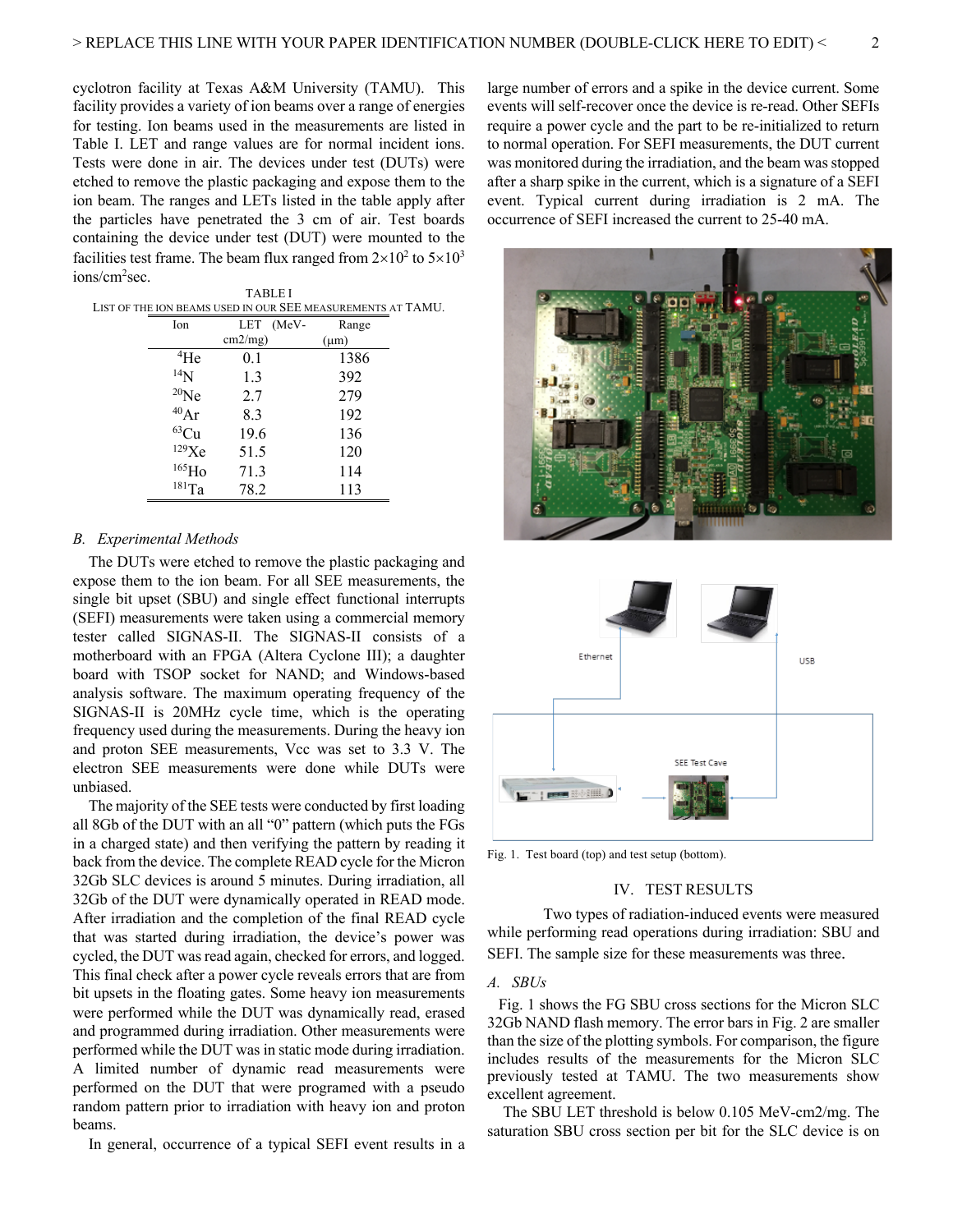the order of  $2.9 \times 10^{-10}$  cm<sup>2</sup>/bit, which is the approximate physical area of an FG. The SBU cross-section is the same for both static and either type (read mode or read/erase/program mode) of dynamic measurements.



Fig. 2. SBU cross section for Micron 32Gb SLC NAND flash memory.

An SBU rate calculation has been performed to estimate the probability of occurrence of FG bit flip in READ mode for GCR interplanetary space environment. Based on this calculation, the rate is  $7.2x10^{-7}$  per bit per year. The rate for the worst week CREME96 model flare is equal to 3.8x10-6 per bit per flare. Details of these calculations are presented in Appendix A.

Fig. 3 shows the SEFI cross section for Micron 32Gb SLC NAND flash memory. The error bars are  $\sim$ 2 sigma (95%) and result from Poisson statistics. For comparison, this figure includes results from previous measurements of the SLC at the TAMU facility. The two measurements show agreement to within the error bars. SEFIs were observed at a LET of 3.2 MeV-cm2 /mg, but no SEFIs were observed at a LET of 2.7 MeV-cm2/mg at a fluence of  $1 \times 10^7$ . The SEFI LET threshold is between 2.7 and  $3.2 \,\text{MeV-cm}^2/\text{mg}$ . An analysis of SEFIs was complicated because the signature, recovery mechanism, and consequence to the device operation varied greatly, depending upon exactly how the device functionality was altered. Typical SEFI events resulted in a large number of errors while trying to read the device. Some events will self-recover once the device is re-read. Other SEFIs require a power cycle and the part to be re-initialized to return to normal operations. Fig. 3 presents SEFIs cross sections for the Micron SLC 32Gb NAND flash memory During SEFI measurements, the beam was stopped immediately after occurrence of the first SEFI. Because it was unclear exactly how much beam was delivered to the device before the SEFI occurred, we estimate 10% error in the fluence measurement of each SEFI and this error was included in the error bars.

An SEFI rate calculation has been performed to estimate the probability of occurrence of a SEFI for Pysche environment. Based on this calculation, the rate is 0.037 per year per device GCR interplanetary space environment. The rate for the worst week CREME96 model flare is equal to 0.29 per flare. Details of these calculations are presented in Appendix A.

During the heavy ion measurements, we have noticed failure to program some of the blocks in the flash memory after exposing the DUT to certain amount of ions fluence. For higher LETs the amount of fluence is less than lower LETs. We have calculated the block failure cross section  $\sigma_{Block}$  by the dividing the number of block program fails to fluence multiply the

number of exercised blocks.

 $\sigma_{Block}$  = # block program fails / (fluence . #exercised blocks)

The  $\sigma_{\text{device}}$  can be obtained by  $\sigma_{\text{Block}}$  times the number of blocks in each device. The rate for failure of one block to program in each device is  $3.6x10^{-2}$  per day.



Fig. 3. SEFI cross section for Micron 32Gb SLC NAND flash memory.

#### V. DISCUSSION AND CONCLUSION

Interpretation of radiation tests in the new generation of flash memories is difficult because of the very involved architecture and internal circuitry. In new advanced flash memory technology, the cells are n-channel transistors, where the floating gate is filled with electrons in the zero state, and empty of electrons in the one state. Since the effect of radiation is to introduce positive charges into the oxide, radiation tends to turn zeros into ones, but not the reverse. In the heavy ion tests, all the single bit errors in the floating gates are zeros-to-one errors. Upset in flash memories also occurred in the microcontroller, buffer, and register regions, causing complex errors at the block level as well as address errors [1,4,5]. SBU in the newer highdensity devices appears to be similar to that in the older technology. It is likely that page/block SEFI type of errors arise due to upsets in configuration registers in the memory array rather than upsets of the individual bits.

Our heavy ion measurements showed failure of blocks to program. In order to prevent this issue we recommend performing ERASE/PROGRAM function very often during the mission. A conservative estimate is to scrub the flash memories every month to prevent the block program failure.

#### References

- [1] D. N. Nguyen, S. M. Guertin, G. M. Swift, and A. H. Johnston, "Radiation effects on advanced flash memories," IEEE Trans. Nucl. Sci., vol. 46, no. 6, pp. 1744–1750, Dec. 1999.
- [2] F. Irom and D. N. Nguyen, "Single Event Effect Characterization of High Density Commercial NAND and NOR Nonvolatile Flash Memories," IEEE Trans. Nucl. Sci., vol. 54, no. 6, pp. 2547–2553, Dec. 2007.
- [3] T. R. Oldham et al., "SEE and TID characterization of an advanced commercial 2 Gbit NAND flash nonvolatile memory," IEEE Trans. Nucl. Sci., vol. 53, no. 6, pp. 3217– 3222, Dec. 2006.